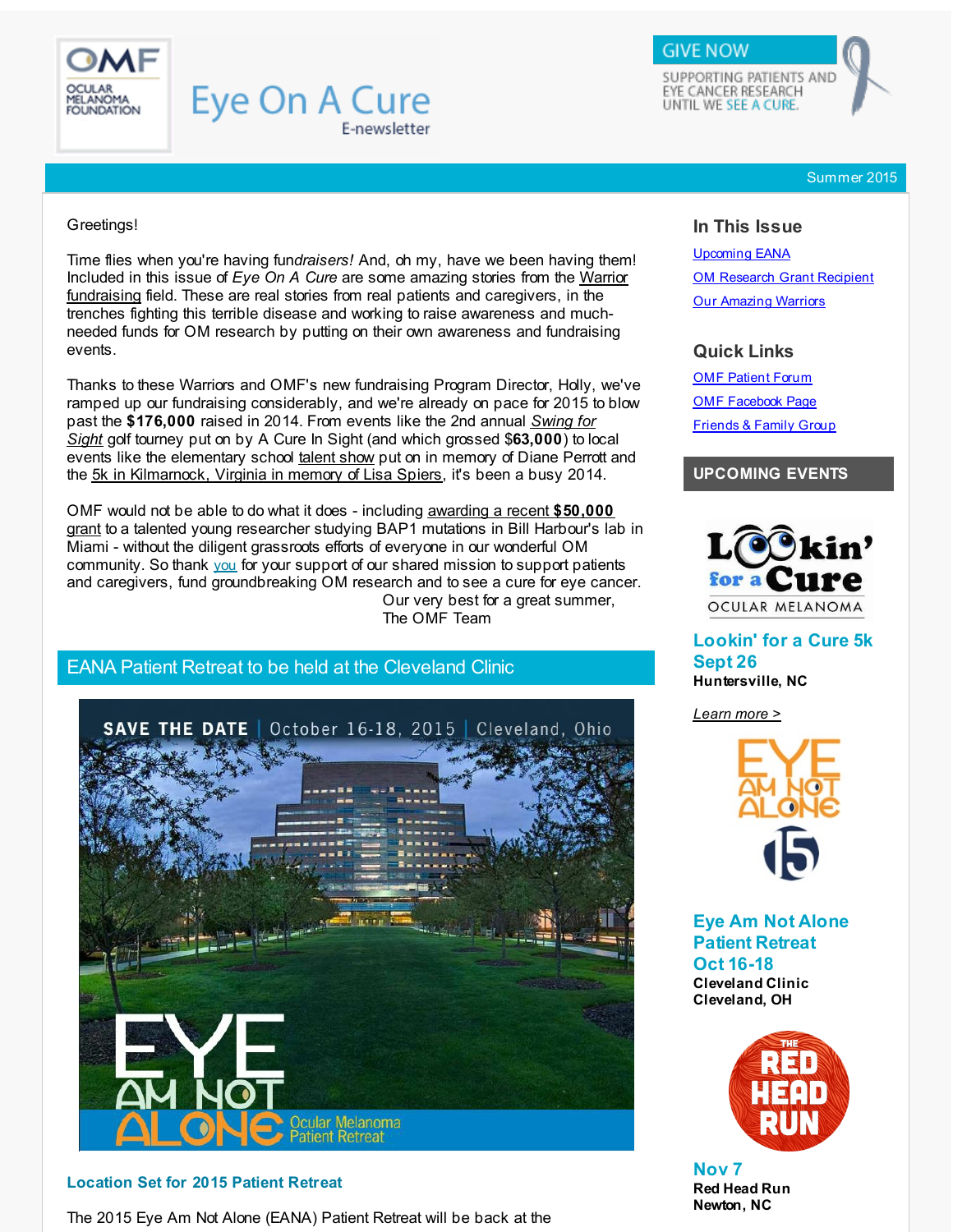wonderful [Cleveland](http://r20.rs6.net/tn.jsp?f=001qaNIAcOmnuK-n8u8fkI5cCpYQC__3Pbw-c4Q-lecow6ewdlphLLwiDNh8Kk7Fl-k15NdQU2DoAsG_coi9r7Lad8Y3rFSZqzOHukS9BWzWnSYFtMX5gvuMe5uVT1CMAkUENYAwyz_cU8u5kbbiDfkpjLqtcHjxJPYO4X29LzD2rUZKPxs3aItsArB5BWt-JZsOW1QrZfdSpcBeMyepL-fYoDUQNhSzBxIDBylWqvVD5GHQUbA8eOKOMQCMCGdiJp-dfiezWJ8-8z0HRXr2eKpYihOVbkPfucdAfzjLkKdtM6-4XdxBItTpTQ0to-04RUSUYv1iUfjyPLSghOdO5JdU1EW5xN7edBJZcVYsXUsZo0khQU2MLxYtg==&c=&ch=) Clinic for a second year in a row. The Clinic, under the watchful leadership of Arun Singh, MD, was a fantastic partner in 2014, and OMF is excited to continue this going forward and to build on the success of the 2014 retreat. You can see [videos](http://r20.rs6.net/tn.jsp?f=001qaNIAcOmnuK-n8u8fkI5cCpYQC__3Pbw-c4Q-lecow6ewdlphLLwiCW0p65kRwVuoYwW2Tod2zUzbMi-hsSnBEAee3Lz9-alx_cZkA-04yL21ra2UIuwywO4LLFXqxdtb0Mv1_STUjzT6Eb0MA2_TpMzEhcUH8tLZLkUYMO__ugI2hD4AyIH_e3VfPWE5PSSgGgM6Dxg4g23YZ53LpW1dpNIDNdjE3KOdjpVTW8eCkFWL0MiIOwW6w==&c=&ch=) from the 2014 retreat here.

[Learn](http://r20.rs6.net/tn.jsp?f=001qaNIAcOmnuK-n8u8fkI5cCpYQC__3Pbw-c4Q-lecow6ewdlphLLwiDRdgcX92nrxKUZC4Hr0zXabRH7npTuZU9_43p9VkXlct9svKFaljDeU1iCY376lsVcGTsx0Sjsd-xcksLn2rM3mpbof0tJmQfV2Lu-Af0IstQmf9utW7Mj4lx15DRWWD1vjazllRVEppmiJ4A8KDaUkhEOKRiTdkqQMD8Y6fqVBtoJ8kt42WeH81uAwKrGe_6YweiwMPsBSBB6lB8Q0Iup5-LFaZrOxpuEecxPyTxZmThSbWxeShW8aLr8I8P2MSBXVLTbyiQSw6_THEju55vnSofqL0F5cAtZmUgL7uESxBOu2utE_ia0=&c=&ch=) more and sign up (live July 15th) >>

For 2016, OMF is contemplating a larger meeting on the west coast.

## **2015 Research Grant Recipient Announced**

## **Research Grant Awarded to Stefan Kurtenbach, PhD**

<span id="page-1-1"></span>On April 18, 2015, Dr. Stefan Kurtenbach was awarded the AACR-Ocular Melanoma Foundation [Fellowship,](http://r20.rs6.net/tn.jsp?f=001qaNIAcOmnuK-n8u8fkI5cCpYQC__3Pbw-c4Q-lecow6ewdlphLLwiPSVLFZD5PvaWTBUgnRQEdtpLR5IDnA0iHTIbwThV39hVlsRbAbOO9AZAYBBGDYIZYUkXkLgF4WeB2khDX-0TIOu7tyhYqWRWPN6s7T4CAD81SYLqM9Ay_pjDHVvBU6cJ7j_nCcCFPccCPK0-9LZ8WEfR4DgDWDElrfKKKJGEOAD1fSDEZtL65sLvlEhwsjZFQ9Lf-xHQq-eNhI9BgfJ9gnjt1apH6Z-t0zNSKU5HpCjayEoUD2Uf1GlXRPsxjqZ25obA43rEUVvwTgxPlK4shE3kAwnfcFvf0a-uy0mpFAxquT3jPYgcWt7le02kChgyQ==&c=&ch=) in honour of Robert C. Allen.

Dr. Stefan Kurtenbach's research takes

gene expression profiling to the next level. In addition to identifying those at risk for metastasis, Kurtenbach's work at Bill Harbour's lab at Bascom Palmer at Miami University involves the classification of uveal melanomas into two significant subgroups: Class 1 tumors are associated with low metastatic risk and Class 2 tumors with high metastatic risk. This test, [commercialized](http://r20.rs6.net/tn.jsp?f=001qaNIAcOmnuK-n8u8fkI5cCpYQC__3Pbw-c4Q-lecow6ewdlphLLwiCW0p65kRwVu7cT6Cp4GvKqAjN9N0SwNwS34Hp-dDuQh1KeoEgmFk5kb2GSI65_X5_cKIz287fc7qg17nRmD5x8N2UxqmoSdk11RB2mhdZA9OgdMYiaCOG99_DIDhvvC6_POGHkuU0x6L_bS2NZpCemFhTKDIg8Blo7PrKFgLx9Wd8blEprMZ9ouswdIQq_LaamEaTgWt83mn2fy-7RFpn5U13tMNk7L4SN66BYTk4O5ADbatv_ZLVd4NNtI9uCJpcT0G1wJ4csDDzwYMlq7FHjANl2AFc-fURGS30gBqxVC&c=&ch=) by Castle Biosciences, is now widely used as a routine clinical test and is the gold standard for precision medicine in this cancer.

The Harbour Laboratory also showed that Class 2 tumors are strongly associated with inactivating mutations in the tumor suppressor gene BAP1. Thus, determining the link between loss of BAP1 and liver metastasis may be the key to identifying novel targeted therapies.

The project to be undertaken by Dr. Kurtenbach, a postdoctoral research fellow in the lab, is to investigate the relationship between BAP1 function and proper migration and differentiation of uveal melanocytes. Dr. Kurtenbach's hypothesis is that BAP1 regulates normal migration and differentiation of uveal melanocytes, and that loss of BAP1 in uveal melanoma cells leads to a loss of responsiveness to differentiation and guidance signals, resulting in primitive stem-like de-differentiation of melanoma cells and deregulated guidance signaling that re-directs these cells to the liver.

The goal of this project is to identify the key BAP1-regulated guidance cue genes that are deregulated by BAP1 mutation, which may allow targeted therapeutic intervention to delay or prevent liver metastasis.

Read more about the AACR grant [program](http://r20.rs6.net/tn.jsp?f=001qaNIAcOmnuK-n8u8fkI5cCpYQC__3Pbw-c4Q-lecow6ewdlphLLwiPSVLFZD5PvaeApsfFTWGFgZ5Yl-J3y5C84MhgsTaj2Z7o60a54PWGxIZqagZg8M4NrQ5Nk7OOhfYdBIGF4x_iotbu5eVLweNpUCzPCYZ5XySRQqwSFG2yhIdHdh3PQ6lcR-DN3KE4DEWxQnYM27zmMuN6LAb9lok8y1yBugbYrQoC96lxTgLKp8JXG6WWdRyLy5MGI0yNaYhv8KTqNukEug4yVx4p3Hk7f1R8gxLInxwNQQUZVpzJz8AU19beJwhLzbFhO4xKaSDKjlZa3gKWOvCZFW01CxDyKBRw_rBWLbepdldVhUJ7wcygLyzGfU0krUq6hfWC2ZcAkJmlBUcsleuh4tgpfrgA2_kS7YAFbm&c=&ch=) >>

## **Our Amazing Warriors**

### <span id="page-1-0"></span>**Lisa Spiers 5K Memorial Race**

"Love and hope." That's how attendees describe their emotions during the Lisa Spiers 5K Memorial Race. The event was sponsored by the Baptist Church of Kilmarnock, VA. Matthew Tennant, parish priest, headed the fundraising efforts.

Lisa's husband, Robby, and their sons ran in the race surrounded by friends and supporters.

Community members of Kilmarnock lined the streets to cheer on the runners. Participants were entertained with live music on the course and at the finish line.

Bounce houses invited children post-race. Overall, the feeling was one of love and



#### **BY THE NUMBERS**

**12** years since founding **#1** on Google for OM **\$175,513** raised in 2014 **2,873** Facebook 'likes' **2,306** Forum members **13,900** Twitter followers **58,309** web visitors in 2014



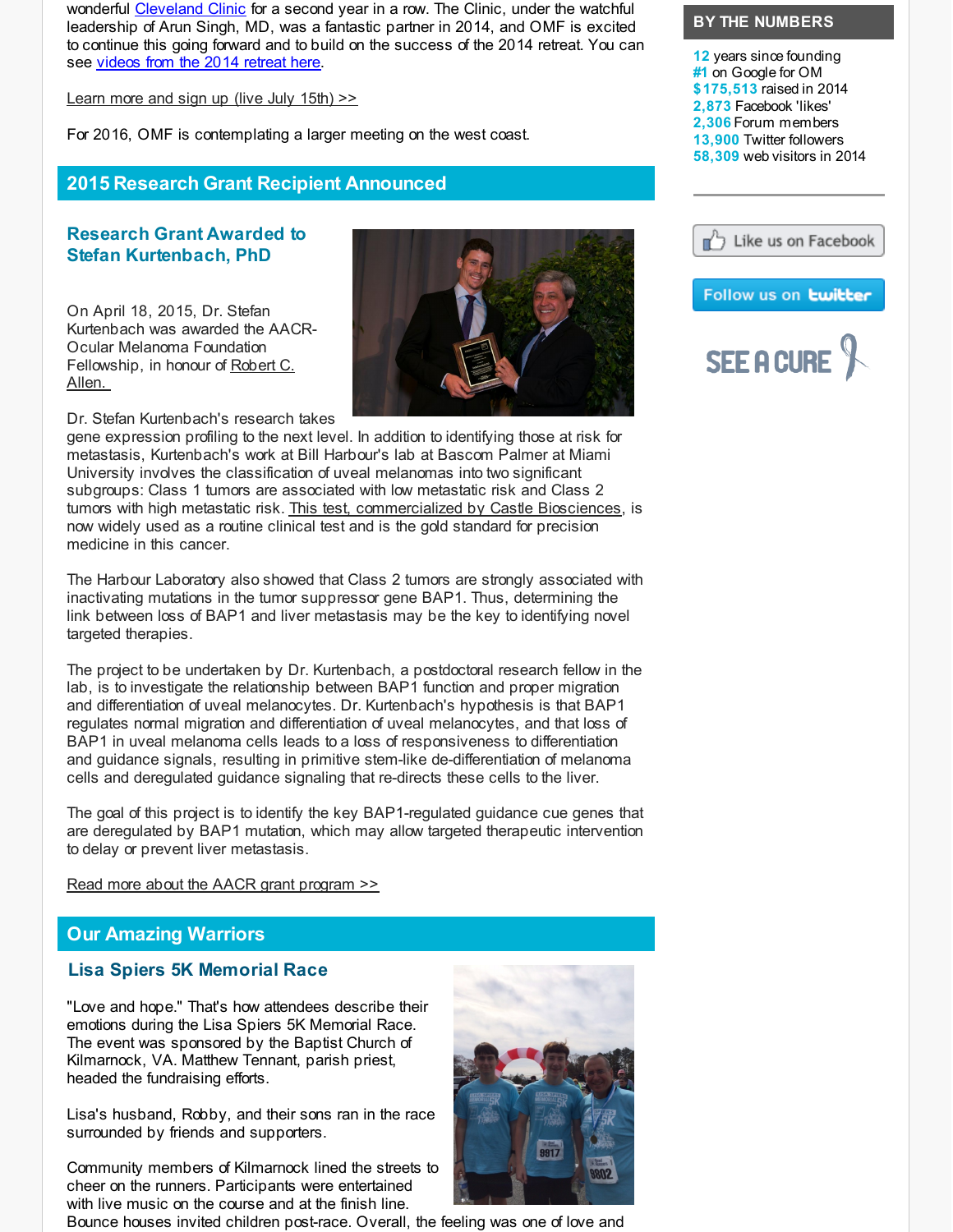celebration.

The 2nd annual Lisa Spiers 5K Memorial Race has already been scheduled for April 16, 2016. If you're within driving distance, come support this amazing warrior event!



## <span id="page-2-0"></span>**Swing for Sight Raises \$63,000**

In partnership with A Cure in [Sight](http://r20.rs6.net/tn.jsp?f=001qaNIAcOmnuK-n8u8fkI5cCpYQC__3Pbw-c4Q-lecow6ewdlphLLwiCXonZUheNqOK1LZtbj1rWCBkJCUUzE9dEcteE4XPgOza6Zap53DEEmM2qA2rMmgPcNSJjQiPhXQRhYgce9Q2Go82Hp_XXmssEs9Y_1rpfKG4rG10yHEPr5-gDnORZ06RNc9nXJQD6WT0dctLuoINaibSgvnRIC0Fi6BBJjHJY3pIvplBoOC5liZoYGpTj0u_J_YPmuAK02MABKFzmHLmwjTeG07c0hL2XVjMOROQdbIy7QFx06dQfD1OOU9L56t8g6p-h5-UbZ6eOqUnGuy8VNCA4RkbcKQHw==&c=&ch=) and *Speedgolf [Internationa](http://r20.rs6.net/tn.jsp?f=001qaNIAcOmnuK-n8u8fkI5cCpYQC__3Pbw-c4Q-lecow6ewdlphLLwiPSVLFZD5PvaxAvIYj2GwujlzHRY3Obn9gRfaSN6NtMt1vMmue0RPZs0txqJNdB6VbSmSAtZS1Gg2XqCwiq08MtqLYvcgcckrVAV7oxh8PgGOCLmBEhyc2nYhksdAl48PF4QKIwFKAxofSfd-Bpu1hRQ2mJfrnkIMQQQNtw5MjRTQTrs8I5Q3ZyuCuD488R67bEU0JDotCHEFBmb77cKU1yVoJXZTNIW9IajNZfhWL_29K_IgS63F87fsY8Y17PmZvDG_g_nfOyiM-CCIzMWBupYhA-JOOiUy7onAb0z-9B4&c=&ch=)[l](http://r20.rs6.net/tn.jsp?f=001qaNIAcOmnuK-n8u8fkI5cCpYQC__3Pbw-c4Q-lecow6ewdlphLLwiNa29_rpPAZMD1iCgmtrAI88iEt2oui2HKf47Nnq8hLFNlI8PlNQlBNb3lGIP40Paf-tQm-8p0jSMLAfczFg1QsuXqXxEM9xVfGngyrr7LbM_JmwBHLgJ72KlLDSbU3agM9eiuDlj4rWytDiRK0NeL2gPJTowlwHN7aBVlya_Kkj-h6A7I_p2aW48KsGuXvr74q6MgKBP7pLuo07m8uK_WewHJH9oCcReP55ZmNQtasNNMlJfCtwHUSVcQ2EiVdiE5ILacoZVOdwhmC9Y_q1Lejr4l7IvbetCUWeiJ68db3KiLb4x0DoF6rL8dUxnzCYcg==&c=&ch=)*, the Swing for Sight golf and wine tasting event returned to world famous Napa Valley for a second spectacular year. Held in mid April at Eagle Vines, the fundraiser incorporated four main events: Speedgolf, a traditional golf tournament, a winery tour around Napa Valley, and dinner with a silent auction.

The **Speedgolf** tournament started at 6am with mist still blanketing the golf course. These incredible athletes ran *(*yes, *ran*!) the course for twelve hours



straight. Their event resembled running an ultramarathon while playing ten rounds of golf. The Napa sunshine and green rolling hills were the perfect backdrop for the fastpaced event. Pictured right is Tim Scott and his wife. Together with seven other speed golfers, they raised over **\$30,000**.

## *Altogether, the Swing for Sight event grossed over \$63,000 for ACIS and OMF!*



The event culminated with dinner and **Guest Speaker Dr. Bertil Damato, MD, PhD of UCSF**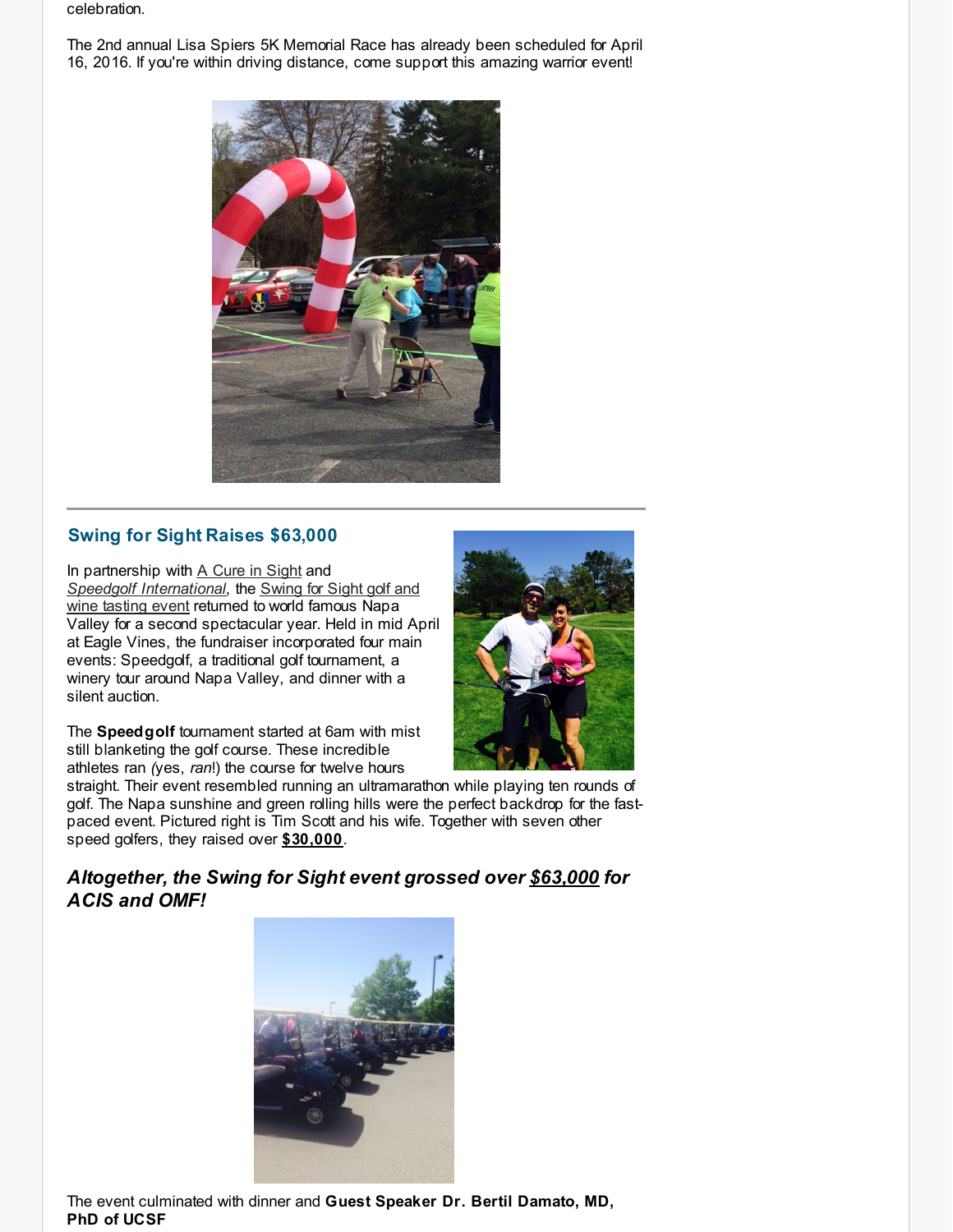

*OMF Communications Director, Holly Abbe, and the incredible ACIS board celebrate a wonderful event with Dr. Damato*

#### <span id="page-3-0"></span>**Elementary School Ocular Melanoma Awareness Day Raises Over \$10,000**

The Neshannock Memorial Elementary School in New Castle, PA held an awareness day to honor their beloved librarian, Mrs. Diane [Perrott](http://r20.rs6.net/tn.jsp?f=001qaNIAcOmnuK-n8u8fkI5cCpYQC__3Pbw-c4Q-lecow6ewdlphLLwiPSVLFZD5PvaazgtWbGnfVKw2S1Gr6vnaUKdDg-qaxUbokN2-CdFBQwzUW-meogtsq4-bs-5BnALLx0jr0vdLn9vVG8lf1D0lhBgsnGW5_ZPOvs8oY5GFe0xuoZgN2kIifBufPSbwEOhks7ZY6STZSAoAKzRkmEAkGzY7g0ZCYOCWQJOnDviJrNfe5z3bHFrDUr-FQYdpVcbSychr31Yx7I8ks_kJ6SpcVpSZ3rIP7O17ynSQg29lSAvdtp5XhHwqbaRhckWnWXFsdIvTko9udBoTc4V0zv_K8t_kmBfubepqtWPBcnxDHsgJFu8X1eC4w==&c=&ch=), who lost her battle with ocular melanoma on August 24, 2014. The event included a talent show, t-shirt sale and bake sale.

"Diana was loved by everyone who met her," said Staci Norris, friend and colleague. "Her absence is huge--not only felt here in our school, but felt by our entire community."



While battling OM, Diana worked to spread awareness. She purchased sunglasses for all the elementary school children to wear during their outdoor recess. And she asked that her legacy of spreading OM awareness continue.

The event was a huge success. It was a time of celebration, of memory, and of coming together.

View the Tribute Page on OMF's site in [memory](http://r20.rs6.net/tn.jsp?f=001qaNIAcOmnuK-n8u8fkI5cCpYQC__3Pbw-c4Q-lecow6ewdlphLLwiPSVLFZD5PvaazgtWbGnfVKw2S1Gr6vnaUKdDg-qaxUbokN2-CdFBQwzUW-meogtsq4-bs-5BnALLx0jr0vdLn9vVG8lf1D0lhBgsnGW5_ZPOvs8oY5GFe0xuoZgN2kIifBufPSbwEOhks7ZY6STZSAoAKzRkmEAkGzY7g0ZCYOCWQJOnDviJrNfe5z3bHFrDUr-FQYdpVcbSychr31Yx7I8ks_kJ6SpcVpSZ3rIP7O17ynSQg29lSAvdtp5XhHwqbaRhckWnWXFsdIvTko9udBoTc4V0zv_K8t_kmBfubepqtWPBcnxDHsgJFu8X1eC4w==&c=&ch=) of Diane >>